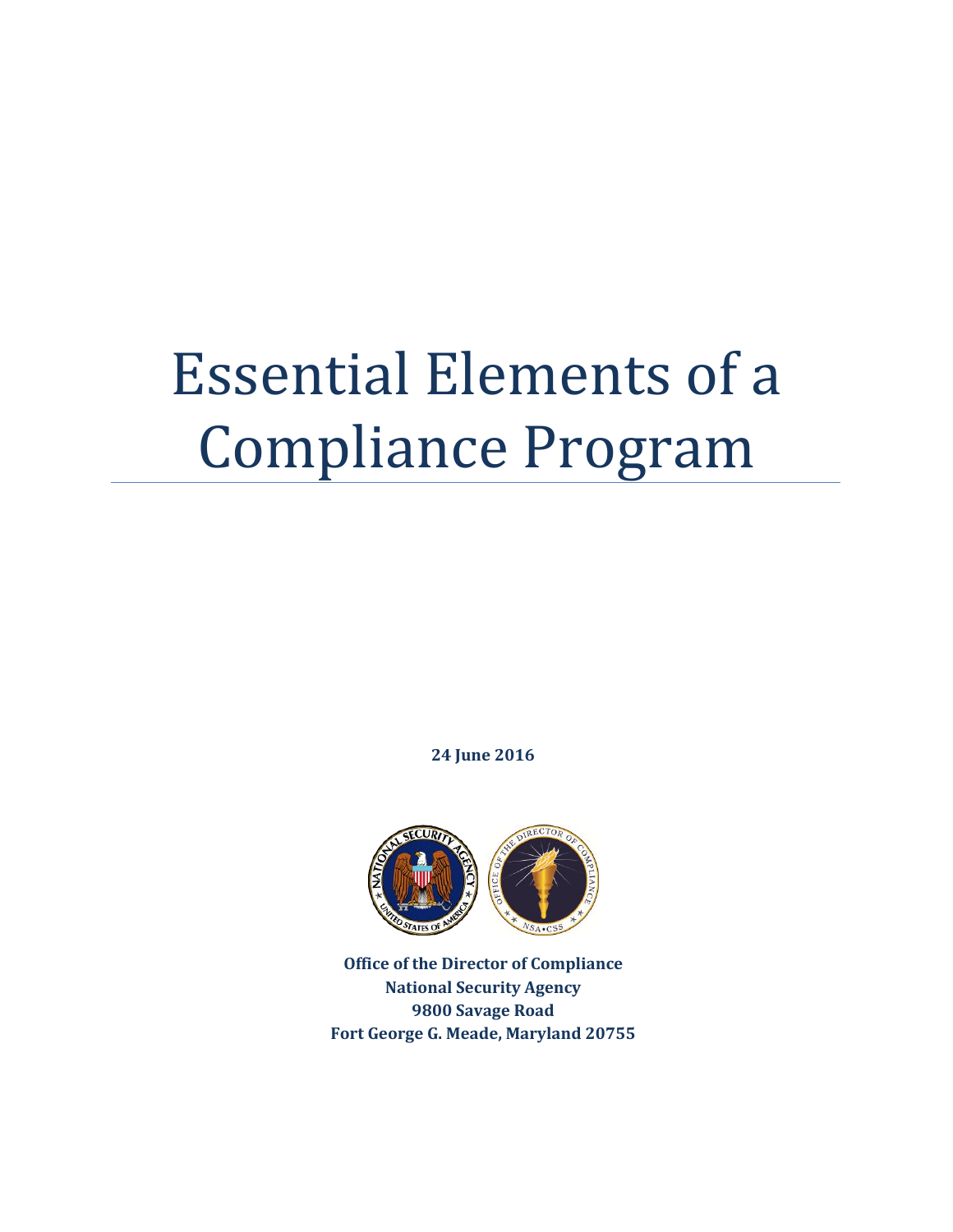# ESSENTIAL ELEMENTS OF A COMPLIANCE PROGRAM

# **PURPOSE**

This paper outlines a framework that can be used to develop an effective compliance program. It describes the essential elements of a compliance program along with a summary of how each is applied at the National Security Agency (NSA). This outline is based on NSA's research and more than six years of experience in developing and implementing NSA's Comprehensive Mission Compliance Program (CMCP).

# **BACKGROUND**

The missions of NSA are protecting U.S. national security systems and producing foreign signals intelligence information. NSA must execute these missions in a lawful manner. Failing to carry out its missions in accordance with established law and policy could violate the rights of U.S. persons and harm national security, as well as result in the loss of authorities and the erosion of public trust. For these reasons, mission compliance has long been a part of the NSA culture.

NSA's analysis of best practices and criteria from the private and public sectors resulted in the development of an internal mission compliance program based on eight essential elements. The implementation of that program provides reasonable assurance that NSA activities remain consistent with law and policy.

In early 2016, NSA launched a comprehensive campaign – NSA in the 21st Century (NSA21) – a two-year plan to position the Agency to meet the increasingly complicated challenges of the future. It comprises two integrated and mutually reinforcing elements, a set of campaign initiatives and a corresponding organizational redesign, built upon the foundational themes of people, integration, and innovation. Through NSA21, the Agency will continue to enhance its internal mission compliance program.

# **EIGHT ESSENTIAL ELEMENTS**

Here are the eight essential elements and details about NSA's implementation of them to date.

#### **Element 1: Demonstrated Leadership Commitment**

Organizational leaders demonstrate a commitment to developing and implementing an effective compliance program.

Building a robust and successful compliance program starts with an organization's leaders. The Society of Corporate Compliance and Ethics emphasizes this critical element in its book Compliance 101, updated in 2015 by authors Debbie Troklus and Sheryl Vacca.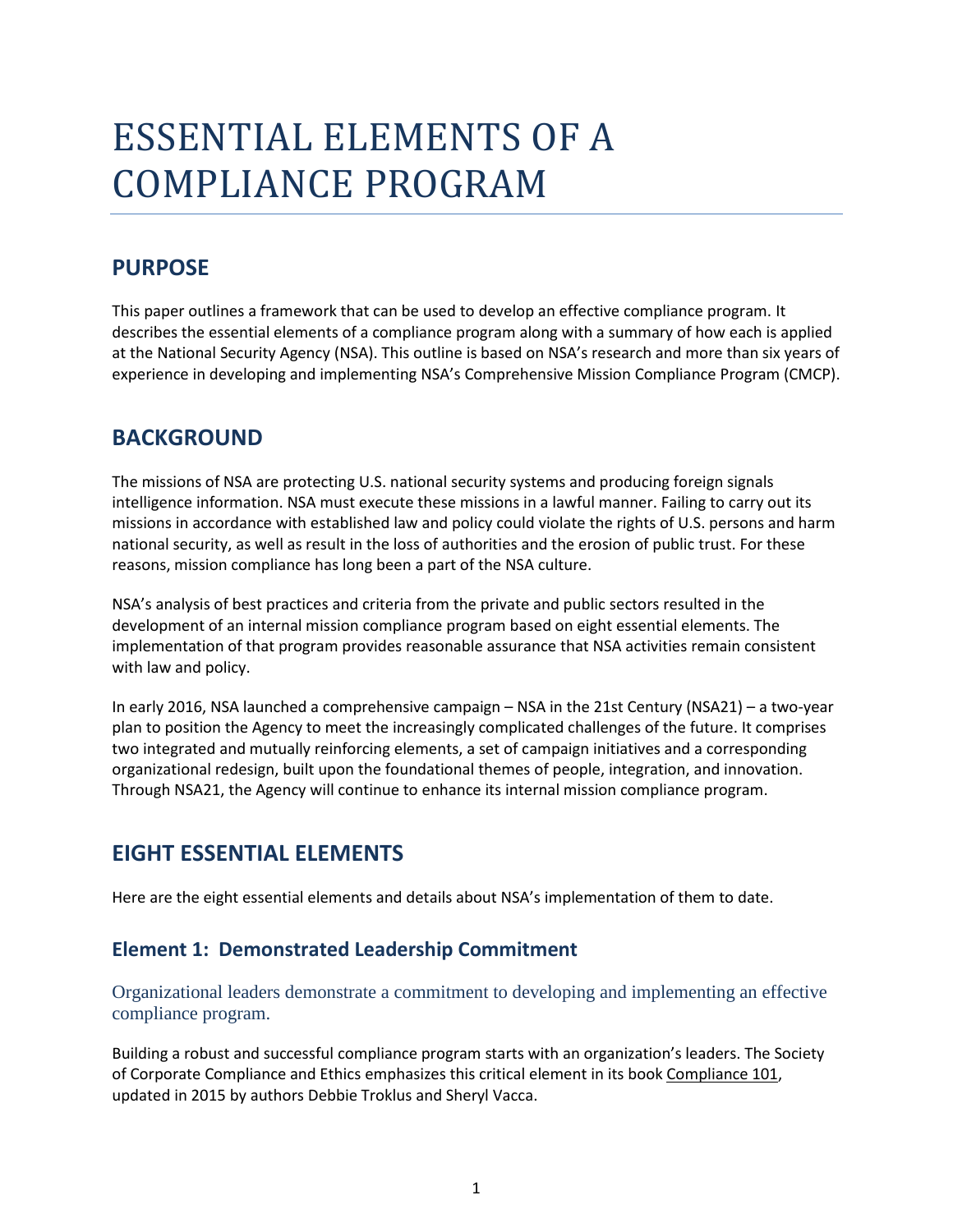"Compliance begins with the top tier of the organization. Support from the top is very important; there can be no program at all, much less an effective one, without the vision and guidance of the board. It is the board that officially recognizes the need for a compliance program and authorizes its launch and implementation, including the hiring of a compliance officer. The first step toward implementation of a compliance program is management's communication of their commitment."

Within NSA, the Director is ultimately responsible for compliance. Key senior executives have been appointed to lead and shape the compliance framework on his behalf. In addition to the NSA Office of the Director of Compliance (ODOC), which manages the overall compliance program, dedicated compliance organizations exist within the Information Assurance, Research, Signals Intelligence, and Technology Directorates, and the NSA/CSS Threat Operations Center. These are known as the Directorate Compliance Components (DCCs).

The Director has given sufficient authority to the Director of Compliance to coordinate and implement a mission compliance program. The Director of Compliance reports to the Deputy Director and is independent of mission, legal, and policy organizations. Furthermore, the Director of Compliance and the DCCs are involved in and consulted on relevant program management and strategic planning decisions.

The Director, Deputy Director, and the Senior Leadership Team are personally involved in furthering mission compliance at NSA, and communicate the importance of mission compliance to all levels of the workforce. Both the Director and Deputy Director have addressed the workforce at annual mission compliance conferences, and the Executive Director has co-hosted the annual Torchbearer Awards ceremony to honor achievement in the field of compliance.

#### **Element 2: Integration into Strategic Mission**

The compliance program is fully integrated into the organization's strategic mission and is provided with an appropriate level of resources.

An organization's compliance officer and his or her staff must be involved in, and consulted on, relevant program management and strategic planning decisions to make sure that compliance concerns are integrated into the organization's strategic mission. This allows the organization to successfully comply with legal and policy expectations and, per Compliance 101, to save on the future costs of compliance by:

- embedding quality into existing processes;
- **•** centralizing common processes and controls;
- focusing on the corporate culture;
- improving information system processes (embedding compliance into technology);
- emphasizing training; and
- monitoring for compliance.

Furthermore, Troklus and Vacca emphasize that leaders must support the compliance program with an appropriate level of resources.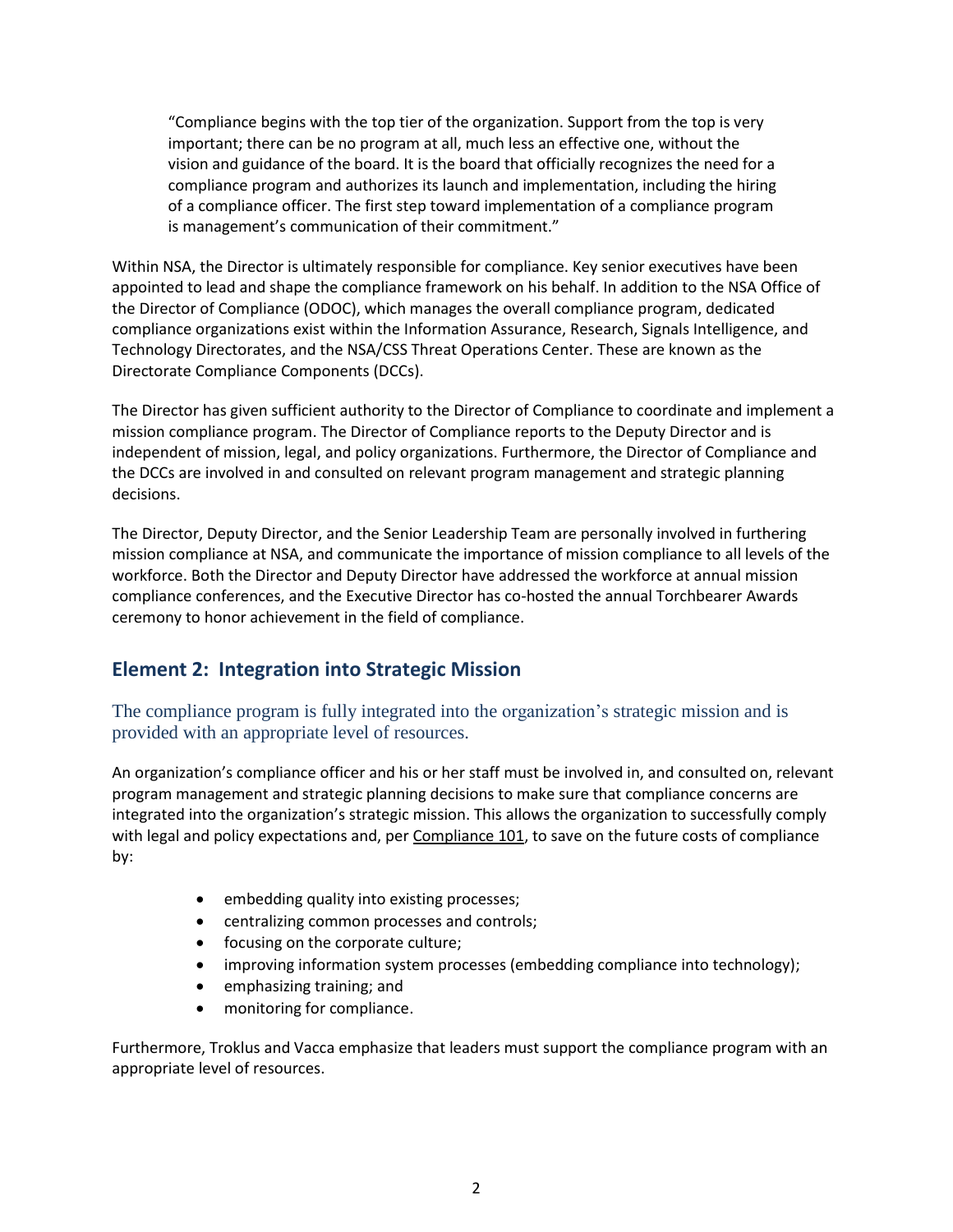"Resources and space cost money, and most organizations have limited, even diminishing resources. While the level of commitment is not necessarily correlated directly with the resources (human and financial) allocated, a responsible budget must be developed in consultation with the Compliance Officer. An organization unwilling to commit the necessary resources isn't demonstrating support for the compliance program and – unquestionably and unfortunately – that message too will filter down through the organization."

At NSA, compliance is integrated into the Agency's strategic mission. NSA's strategic plan includes a goal, entitled "Manifesting Principled Performance," that is directly related to mission compliance. It states, "Accomplishing our missions with a commitment to a principled and steadfast approach to performance through compliance, lawfulness, and protection of public trust must be paramount."

NSA has committed significant resources to manage and implement the mission compliance program. The Agency provides funding that aligns with the Director of Compliance's goals and is needed to develop and maintain the corporate compliance capabilities and processes. Additionally, more than 300 personnel across multiple directorates and organizations support the program.

#### **Element 3: Management of Compliance Program and Resources**

The organization competently manages the personnel, funding, and policies necessary for an effective and comprehensive compliance program.

An organization must commit sufficient funding and personnel resources to enable successful operation of the compliance program. According to compliance expert Martin Biegelman in his book Building a World-Class Compliance Program, this includes having "an adequate number of highly skilled people with appropriate authority to successfully carry out the compliance program mandate."

NSA has committed a significant number of personnel to manage and implement the mission compliance program. These personnel, including dedicated compliance officers, manage NSA's rules, plan and program funding for enterprise compliance activities, train personnel in concert with the NSA Office of General Counsel, develop and implement technical safeguards, and set up systems to monitor and guide NSA's activities.

The compliance program funds, managed by ODOC, enable successful mission compliance operations. ODOC, in coordination with the DCCs, plans and programs resources needed to develop and maintain corporate technical capabilities for compliance. Finally, NSA maintains up-to-date policies informing NSA employees of their mission compliance responsibilities and obligations.

#### **Element 4: Rules Management, Compliance Standards, and Monitoring and Assessment of Compliance**

The organization competently manages the rules, compliance standards, and monitoring of compliance.

Biegelman's work focuses on corporate compliance but his thoughts on managing rules and assessing compliance with them apply equally to government compliance efforts. He uses the Federal Sentencing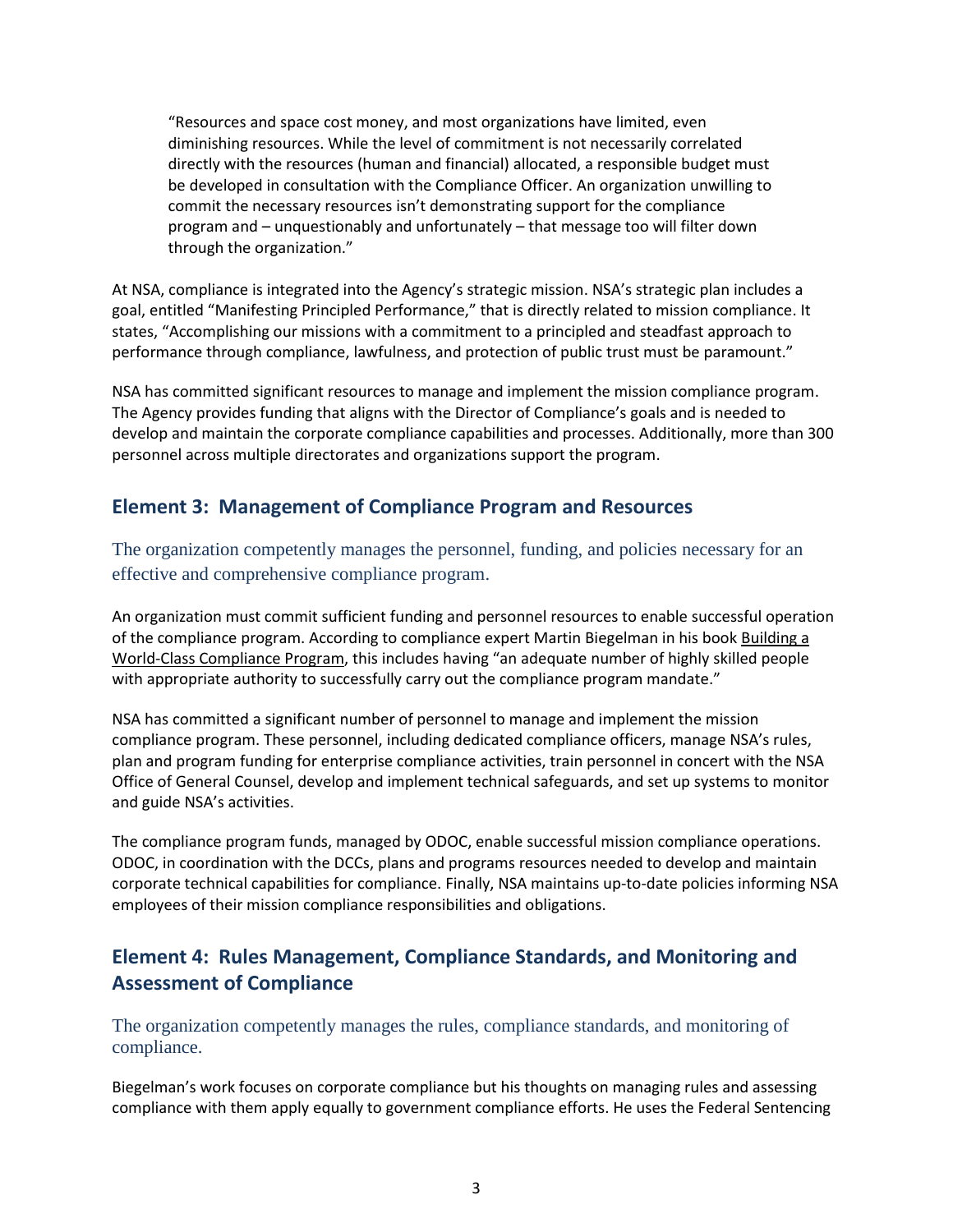Guidelines for Organizations (FSGO) as an outline for building an effective compliance and ethics program.

"Organizations must 'establish standards and procedures to prevent and detect criminal conduct' as well as ensure that organizational policies and procedures are followed. This includes standards of business conduct and internal controls reasonably capable of reducing the likelihood of criminal conduct and other violations of policy."

"The FSGO require that organizations periodically evaluate the effectiveness of their compliance program and including monitoring and auditing systems designed to detect criminal conduct."

NSA has a corporate mission compliance rules management team. This team leads and advances processes to gather, organize, maintain, and provide access to the mission compliance rules contained in authorities, policy, and procedures.

NSA has established compliance standards that prescribe the internal control framework necessary to provide reasonable assurance of compliance with applicable laws, policies, and procedures, including those designed to protect U.S. person privacy during the conduct of mission operations. ODOC identifies where compliance standards are needed based on mission needs and ongoing risk assessments. Compliance standards may address mission functions within any of the main areas covered under various minimization procedures, and may also be developed for key mission-enabling processes that span mission functions.

NSA is increasingly leveraging technology to implement those standards throughout its compliance program, which allows it to augment – not wholly replace – human safeguards. The Agency uses technology to maintain the continuity of its external authorizations, from signed paperwork down to the bits and bytes. It also uses technology to record and review activities, making sure that laws and policies that guide NSA's operations are followed. Where appropriate, legal and policy guidance is embedded directly into the IT architecture. This is accomplished by developing and employing a suite of mission compliance services that are embedded or interact with tools, applications, and other components of the IT system to support and enhance the Agency's compliance posture.

Finally, monitoring and assessment personnel track and analyze key mission compliance metrics to ensure that internal controls are working as intended to inform leadership of potential problem areas and develop solutions.

#### **Element 5: Awareness and Training**

Employees are aware of compliance responsibilities, principles, and initiatives, and have sufficient training to conduct their jobs in a compliant manner.

Abigail Adams noted, "Learning is not attained by chance. It must be sought with ardour and attended to with diligence." This thought is echoed by multiple sources. According to Building a World-Class Compliance Program, "One of the most important elements of an effective compliance program is training for all employees from the CEO down. Appropriate training reinforces an organization's commitment to ethical conduct and compliance with policies, procedures, and laws."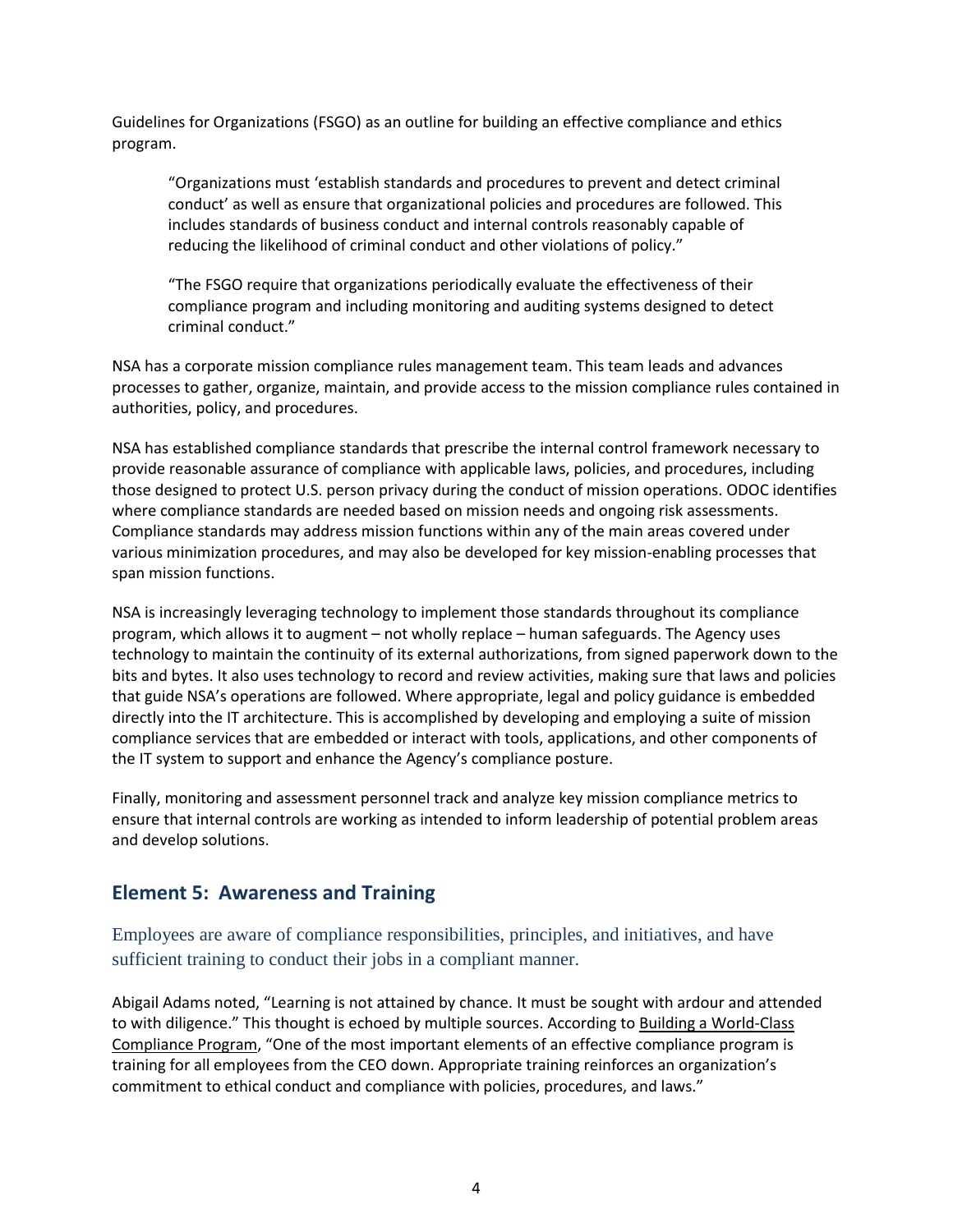NSA's compliance program personnel regularly communicate the importance of mission compliance, and provide effective training on relevant laws, policies, procedures, and safeguards to the workforce. NSA hosts an annual Mission Compliance Conference and other routine events and meetings that are designed to strengthen the compliance community and increase awareness of the compliance program.

NSA's National Cryptologic School has a robust compliance curriculum comprising more than 15 courses. All NSA personnel (civilians, military members, integrees, and contractors) are required to be familiar with and agree to uphold the laws, policies, procedures and regulations that govern NSA mission activities and implement privacy protections for U.S. persons. Government employees take regular training throughout their careers in order to ensure proper handling of U.S. person information.

- All employees are required to take annual core Intelligence Oversight training.
- Employees requiring access to raw SIGINT data under FISA and FISA Amendments Act (FAA) authorities are required to take additional annual training specific to FISA/FAA requirements.
- Employees may be required to take advanced training depending upon their assigned mission.

#### **Element 6: Risk Assessment and Management**

The compliance program is informed by identified risks, and high-risk areas receive additional scrutiny and attention.

As a fundamental component of an effective compliance program, risk assessment is designed to help leaders better understand the extent of risk exposures that could potentially result in loss of authority, credibility, or mission capability. Risk assessment is one of a number of tools that support management decisions, priorities, and resource allocations. The Committee of Sponsoring Organizations (COSO) of the Treadway Commission's paper, *Risk Assessment in Practice,* emphasizes this point.

"Given that risk is integral to the pursuit of value, strategic-minded enterprises do not strive to eliminate risk or even to minimize it, a perspective that represents a critical change from the traditional view of risk as something to avoid. Rather, these enterprises seek to manage risk exposures across all parts of their organizations so that, at any given time, they incur just enough of the right kinds of risk – no more, no less – to effectively pursue strategic goals. This is the "sweet spot," or optimal risk-taking zone…."

At NSA, risk management officers within ODOC assess the potential risk of non-compliance with the rules designed to protect privacy in mission operations. These risk assessments balance the inherent risk of non-compliance against the level of mitigation. Inherent risk considers both likelihood and impact of non-compliance, while mitigation includes ongoing compliance activities that mitigate risk. These assessments, performed at least annually, help to drive CMCP resources and activities. Areas of higher risk receive additional scrutiny and attention.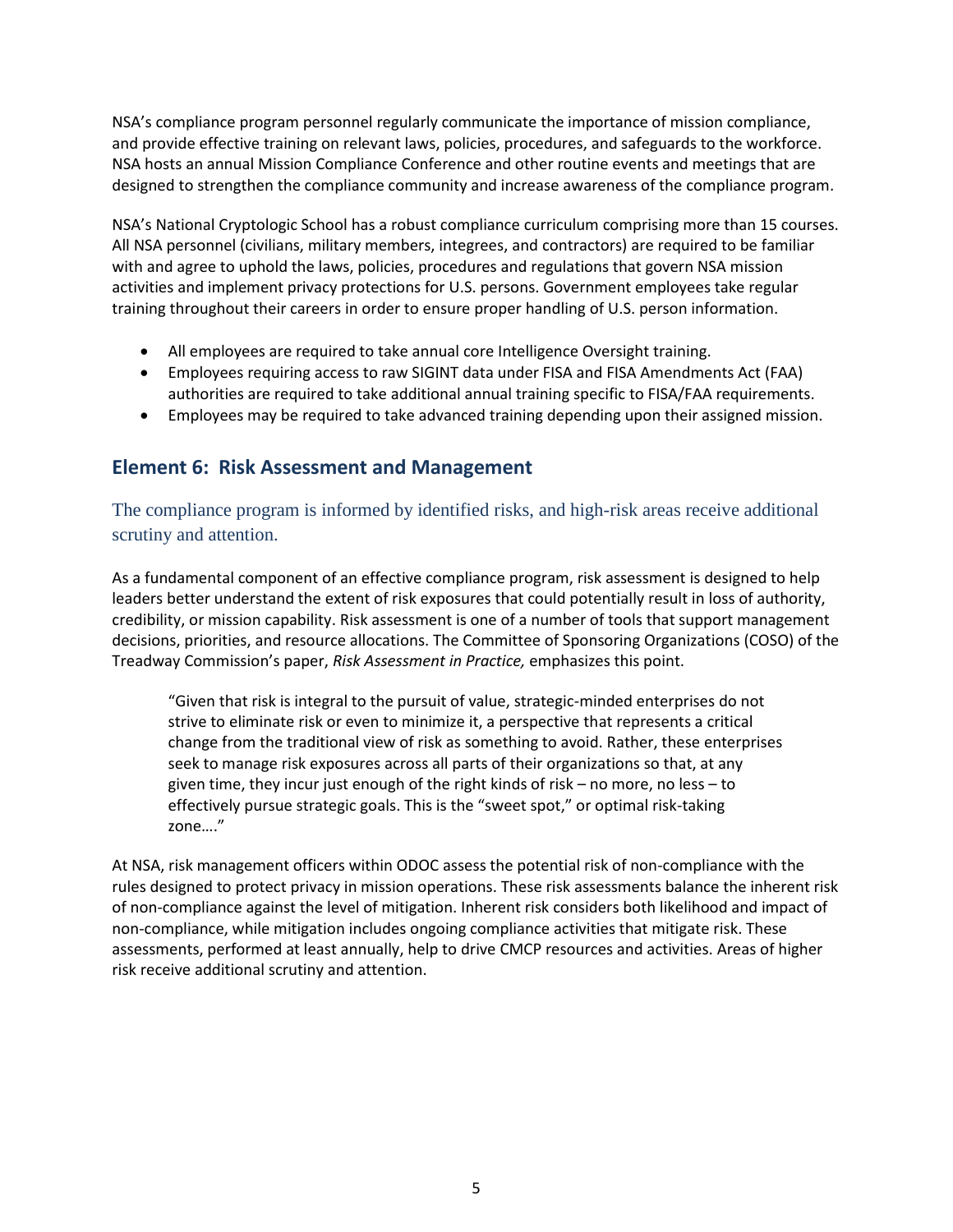#### **Element 7: Incident Management**

Compliance incidents are swiftly contained and investigated; and, appropriate corrective action is taken.

Upon reporting of a potential incident, compliance organizations must conduct compliance incident management activities by applying the relevant policy, authorities, and/or legal issues, taking corrective action, and responding to the needs of the organization's internal and external overseers. In addition, the program must identify the root cause and assess the impact of incidents to continuously inform the evolution of the compliance program. Building a World-Class Compliance Program recommends several relevant actions to consider in response to potential incidents of non-compliance, including:

- "Conduct a thorough and professional investigation of the incident."
- "Assess, redesign, and improve relevant internal controls to mitigate future occurrences."
- "Communication and training…to reinforce the entity's values, code of conduct, and expectations."

When a mission compliance concern is identified, NSA immediately stops any non-compliant activity, and takes appropriate corrective actions, including disciplinary actions when appropriate. The Agency uses a common corporate reporting tool to capture and track incidents of non-compliance. Events deemed to be egregious must be reported immediately upon recognition to the OIG.

#### **Element 8: Effective Oversight**

Compliance officials effectively collaborate with external overseers and conduct periodic selfassessments, along with independent review of the compliance program.

As noted in Compliance 101, "an effective compliance program is a process of constant evaluation. The key is to strive for and demonstrate a process for continually improving on compliance activities and evolving your compliance program and its activities."

NSA's compliance program and personnel frequently interact with, and are assessed by, internal and external oversight organizations, including: the NSA/CSS Inspector General, NSA/CSS Office of the General Counsel, Department of Justice, Department of Defense, Office of the Director of National Intelligence, Congress, the Privacy and Civil Liberties Oversight Board, and the Foreign Intelligence Surveillance Court.

NSA's internal compliance program is in addition to, and works in concert with, the broader Intelligence Oversight (IO) efforts that are driven by the Department of Defense. The IO program focuses on oversight (quarterly incident reporting) and certain specifically-required compliance activities such as training.

ODOC also conducts periodic self-assessments to include Compliance Vulnerability Discovery, an effort charged with performing outcomes-based activities to proactively discover compliance vulnerabilities. Compliance Vulnerability Discovery activities are centered on high-risk areas within NSA's Comprehensive Mission Compliance Program and afford ODOC the opportunity to focus tightly into areas of concern.